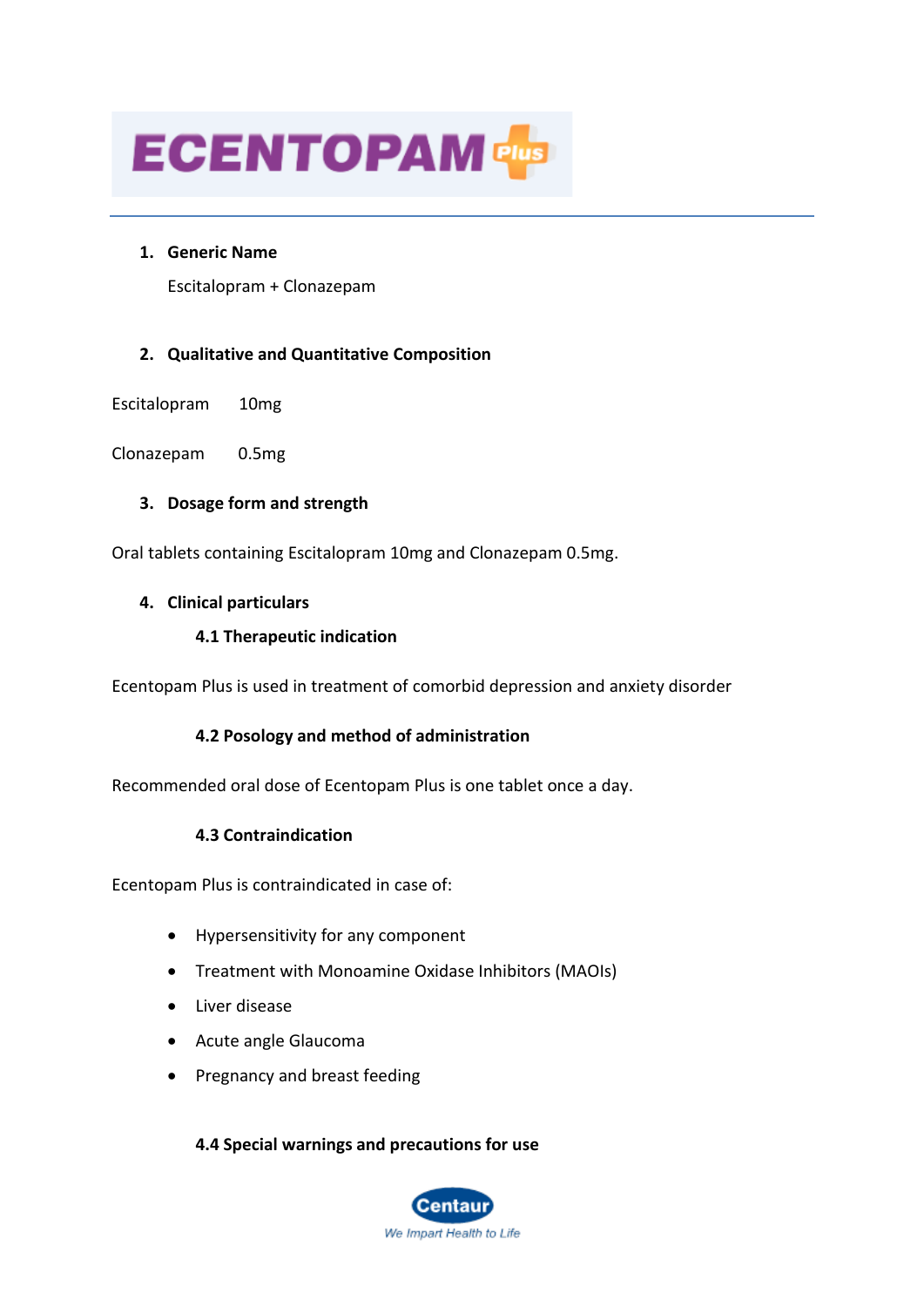# • **Suicide/suicidal thoughts or clinical worsening**

Depression is associated with an increased risk of suicidal thoughts, self-harm and suicide (suicide- related events). This risk persists until significant remission occurs. As improvement may not occur during the first few weeks or more of treatment, patients should be closely monitored until such improvement occurs. It is general clinical experience that the risk of suicide may increase in the early stages of recovery.

- Prior to initiating treatment with an antidepressant, patients with depressive symptoms should be adequately screened to determine if they are at risk for bipolar disorder; such screening should include a detailed psychiatric history, including a family history of suicide, bipolar disorder and depression. It should be noted that Ecentopam Plus Tablets is not approved for use in treating bipolar depression.
- Ecentopam Plus Tablets should be used cautiously in patients with a history of mania and should be discontinued in any patient entering the manic phase.
- The concomitant use of Ecentopam Plus Tablets with MAOIs intended to treat depression is contraindicated. If concomitant treatment of Ecentopam Plus Tablets with a 5-hydroxytryptamine receptor agonist (triptan) is clinically warranted, careful observation of the patient is advised, particularly during treatment initiation and dose increases.
- The concomitant use of Ecentopam Plus Tablets with serotonin precursors (such as tryptophan) is not recommended. Treatment with Ecentopam Plus Tablets and any concomitant serotonergic or antidopaminergic agents, including antipsychotics, should be discontinued immediately if the above events occur and supportive symptomatic treatment should be initiated.
- Ecentopam Plus Tablets should be discontinued if a patient develops seizures for the first time, or if there is an increase in seizure frequency (in patients with a previous diagnosis of epilepsy). SSRIs should be avoided in patients with unstable epilepsy, and patients with controlled epilepsy should be closely monitored.
- Discontinuation of Ecentopam Plus Tablets should be considered in patients with symptomatic hyponatremia and appropriate medical intervention should be instituted.

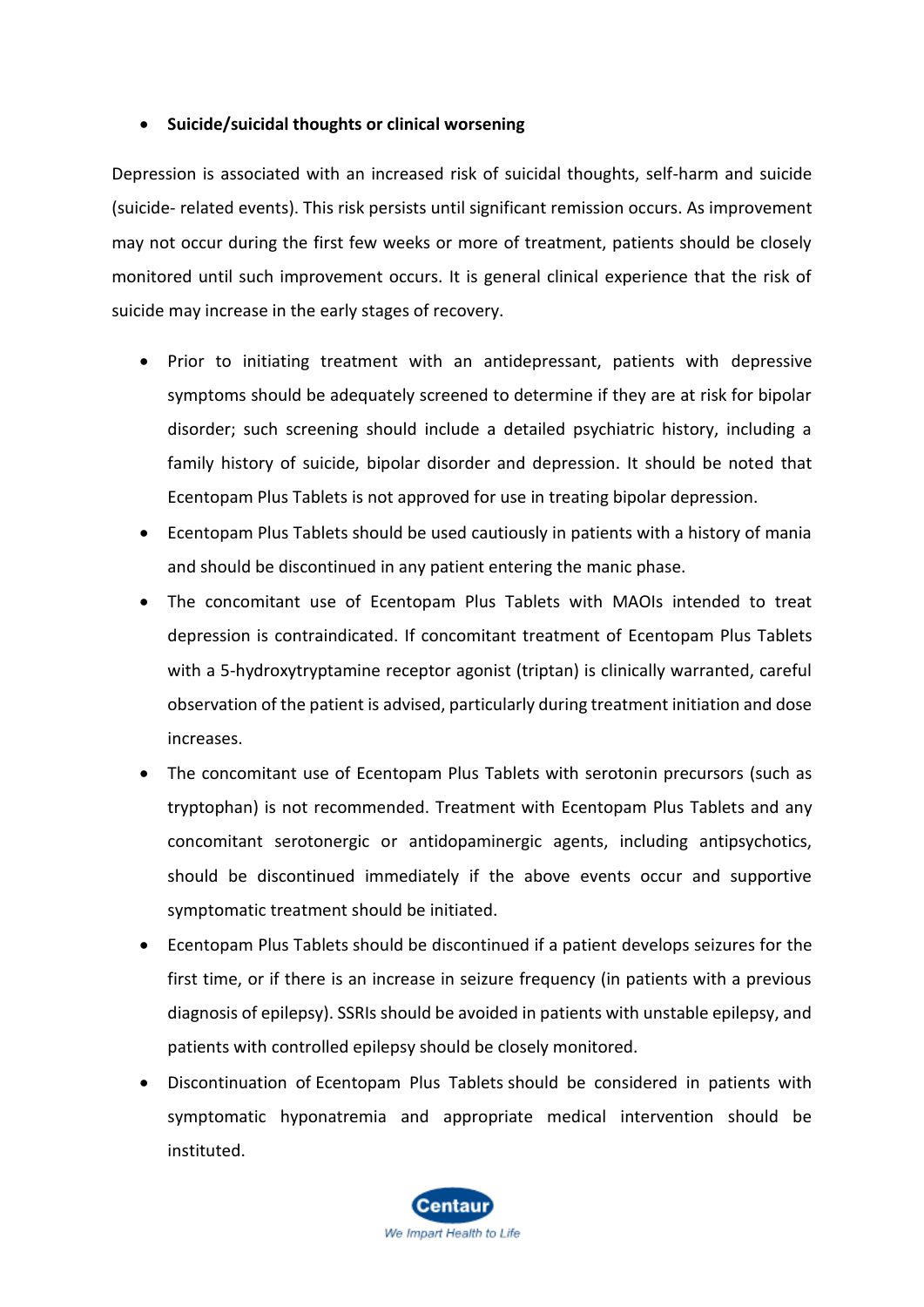- Patients should be cautioned about the risk of bleeding associated with the concomitant use of Ecentopam Plus Tablets and NSAIDs, aspirin, or other drugs that affect coagulation. Caution is advised in patients taking Ecentopam Plus Tablets, particularly in concomitant use with oral anticoagulants.
- Patients should also be warned about the concomitant use of alcohol or other CNSdepressant drugs during Ecentopam Plus Tablets therapy.
- In patients with diabetes, treatment with an SSRI may alter glycaemic control (hypoglycaemia or hyperglycaemia). Insulin and/or oral hypoglycaemic dosage may need to be adjusted when given concomitantly with Ecentopam Plus Tablets.
- Caution is advisable in using Ecentopam Plus Tablets in patients with diseases or conditions that produce altered metabolism or hemodynamic responses e.g. coronary heart disease. Escitalopram has not been systematically evaluated in patients with a recent history of myocardial infarction or unstable heart disease.
- Clonazepam may produce an increase in salivation. This should be considered before giving the drug to patients who have difficulty handling secretions. Because of this and the possibility of respiratory depression, Ecentopam Plus Tablets should be used with caution in patients with chronic respiratory diseases.
- The dosage of Ecentopam Plus Tablets must be carefully adjusted to individual requirements in patients with pre-existing disease of the respiratory system (e.g. chronic obstructive pulmonary disease).
- The abrupt withdrawal of clonazepam, particularly in those patients with epilepsy on long-term, high-dose therapy, may precipitate status epilepticus.

# **4.5 Drug interactions**

• Serotonergic Drugs

Based on the mechanism of action of SNRIs and SSRIs including escitalopram and the potential for serotonin syndrome, caution is advised when Ecentopam Plus Tablets are co-administered with other drugs that may affect the serotonergic neurotransmitter systems, such as triptans, linezolid (an antibiotic which is a reversible non-selective MAOI), lithium, tramadol or St. John's Wort. The concomitant use of Ecentopam Plus Tablets with other SSRIs, SNRIs or tryptophan is not recommended.

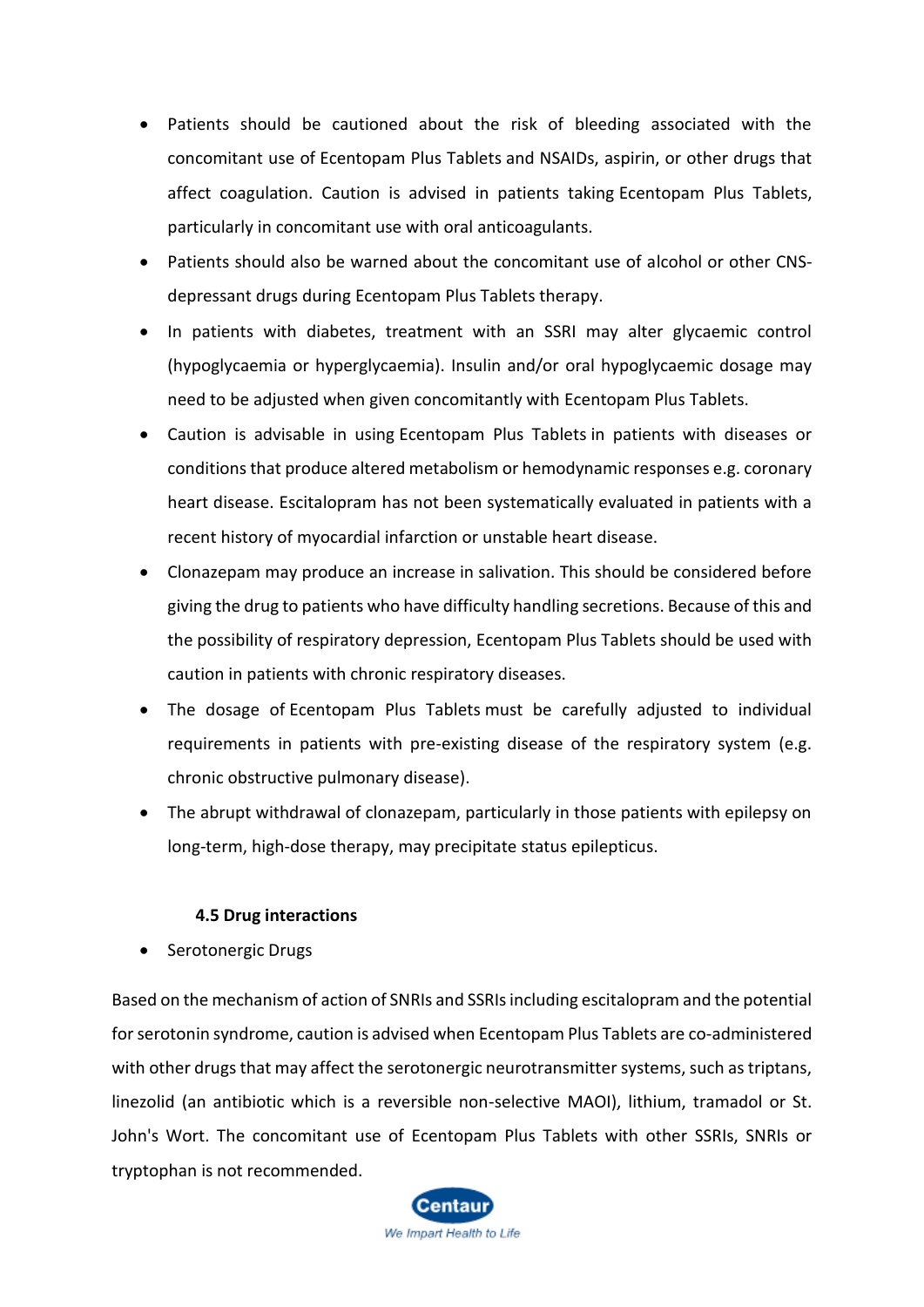# • Triptans

There has been rare post marketing reports of serotonin syndrome with use of an SSRI and a triptans. Concomitant treatment of Ecentopam Plus Tablets with a triptans is clinically warranted; careful observation of the patient is advised, particularly during treatment initiation and dose increases.

• CNS Drugs

Given the primary CNS effects of escitalopram and clonazepam, caution should be used when Ecentopam Plus Tablets is taken in combination with other centrally acting drugs.

The CNS-depressant action of the benzodiazepine class of drugs may be potentiated by alcohol, narcotics, barbiturates, nonbarbiturate hypnotics, anti-anxiety agents, the phenothiazines, thioxanthene and butyrophenone classes of antipsychotic agents, monoamine oxidase inhibitors and the tricyclic antidepressants, and by other anticonvulsant drugs. The dose of Ecentopam Plus Tablets must be carefully adjusted in patients undergoing treatment with other centrally acting medications or anticonvulsant (antiepileptic) agents.

Clonazepam does not appear to alter the pharmacokinetics of phenytoin, carbamazepine, or Phenobarbital. The effect of clonazepam on the metabolism of other drugs has not been investigated.

• Alcohol

Although escitalopram did not potentiate the cognitive and motor effects of alcohol in a clinical trial, as with other psychotropic medications, the use of alcohol by patients taking Ecentopam Plus Tablets is not recommended. In combination with clonazepam, alcohol may modify the effects of the drug, compromise the success of therapy or give rise to unpredictable side-effects. Benzodiazepines should be used with extreme caution in patients with a history of alcohol or drug abuse.Patients should be advised to avoid alcohol while taking Ecentopam Plus Tablets.

• Monoamine Oxidase Inhibitors (MAOIs)

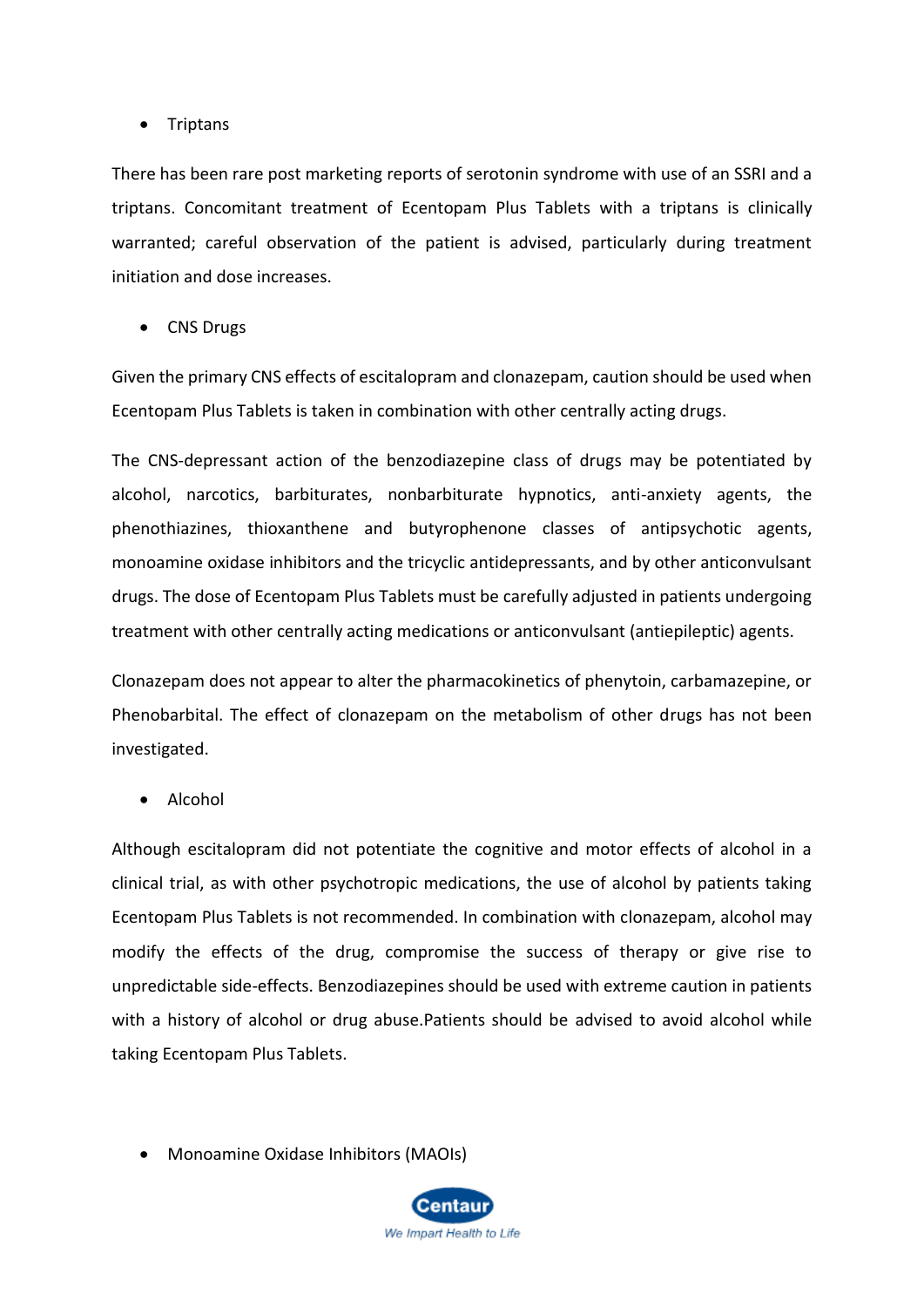### Irreversible non-selective MAOIs

Cases of serious reactions have been reported in patients receiving an SSRI in combination with a non-selective, irreversible MAOI and in patients who have recently discontinued SSRI treatment and have been started on such MAOI treatment. In some cases, the patient developed serotonin syndrome.

Ecentopam Plus Tablets is contra-indicated in combination with non-selective, irreversible MAOIs. Ecentopam Plus Tablets may be started 14 days after discontinuing treatment with an irreversible MAOI. At least 7 days should elapse after discontinuing escitalopram treatment, before starting a non-selective, irreversible MAOI.

# Reversible, selective MAO-A inhibitor (moclobemide)

Due to the risk of serotonin syndrome, the combination of Ecentopam Plus Tablets with a MAO-A inhibitor such as moclobemide is contraindicated.

# Reversible, non-selective MAO-inhibitor (linezolid)

The antibiotic linezolid is a reversible non-selective MAOI and should not be given to patients treated with Ecentopam Plus Tablets.

# Irreversible, selective MAO-B inhibitor (selegiline)

In combination with selegiline (irreversible MAO-B inhibitor), caution is required due to the risk of developing serotonin syndrome. Selegiline doses up to 10 mg/day have been safely coadministered with racemic citalopram.

• Drugs that Interfere with Haemostasis (NSAIDs, Aspirin, Warfarin, etc.)

Serotonin release by platelets plays an important role in haemostasis. Epidemiological studies of the case-control and cohort design that have demonstrated an association between use of psychotropic drugs that interfere with serotonin reuptake and the occurrence of upper gastrointestinal bleeding have also shown that concurrent use of an NSAID or aspirin may potentiate the risk of bleeding. Altered anticoagulant effects, including increased bleeding, have been reported when SSRIs and SNRIs are co-administered with warfarin. Patients

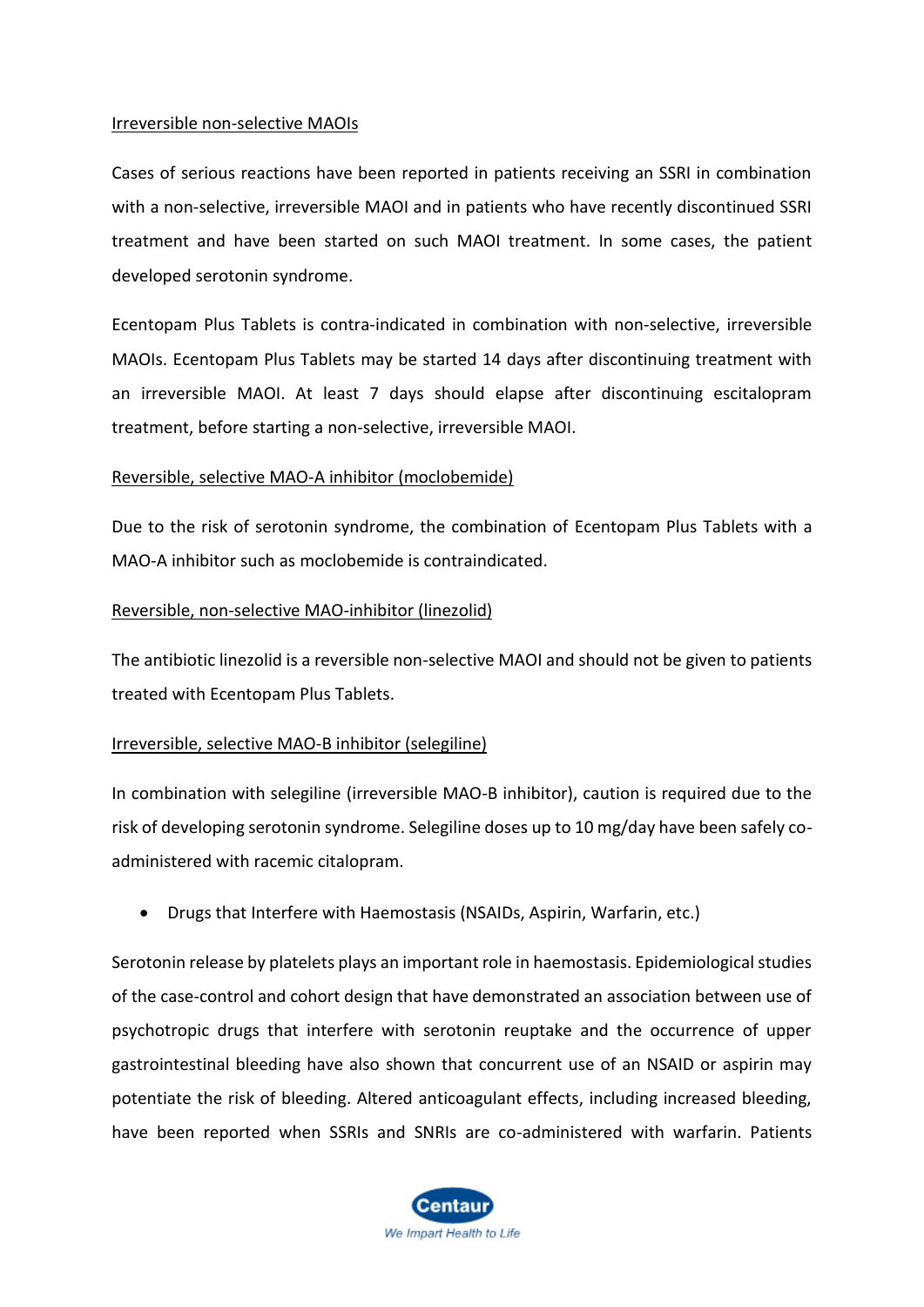receiving warfarin therapy should be carefully monitored when Ecentopam Plus Tablets is initiated or discontinued.

• Cimetidine

In subjects who had received 40 mg/day racemic citalopram, combined administration of 400 mg/day cimetidine resulted in an increase in citalopram AUC and Cmax of 43% and 39%, respectively. The clinical significance of these findings is unknown. Cimetidine (known inhibitor of hepatic enzymes), has shown to reduce the clearance of benzodiazepines and may potentiate their action. Caution must be exercised if cimetidine and Ecentopam Plus Tablets are used concomitantly.

• Digoxin

In subjects who had received 40 mg/day racemic citalopram, combined administration of citalopram and digoxin (single dose of 1 mg) did not significantly affect the pharmacokinetics of either citalopram or digoxin.

• Lithium

Co-administration of racemic citalopram (40 mg/day) and lithium (30 mmol/day) had no significant effect on the pharmacokinetics of citalopram or lithium. Nevertheless, plasma lithium levels should be monitored with appropriate adjustment to the lithium dose in accordance with standard clinical practice. Because lithium may enhance the serotonergic effects of escitalopram, caution should be exercised when Ecentopam Plus Tablets and lithium are co-administered.

• Pimozide and Citalopram

In a controlled study, a single dose of pimozide 2 mg co-administered with racemic citalopram 40 mg given once daily for 11 days was associated with a mean increase in QTc values of approximately 10 msec, compared to pimozide given alone. Racemic citalopram did not alter the mean AUC or Cmax of pimozide. The mechanism of this pharmacodynamic interaction is not known.

• Sumatriptan

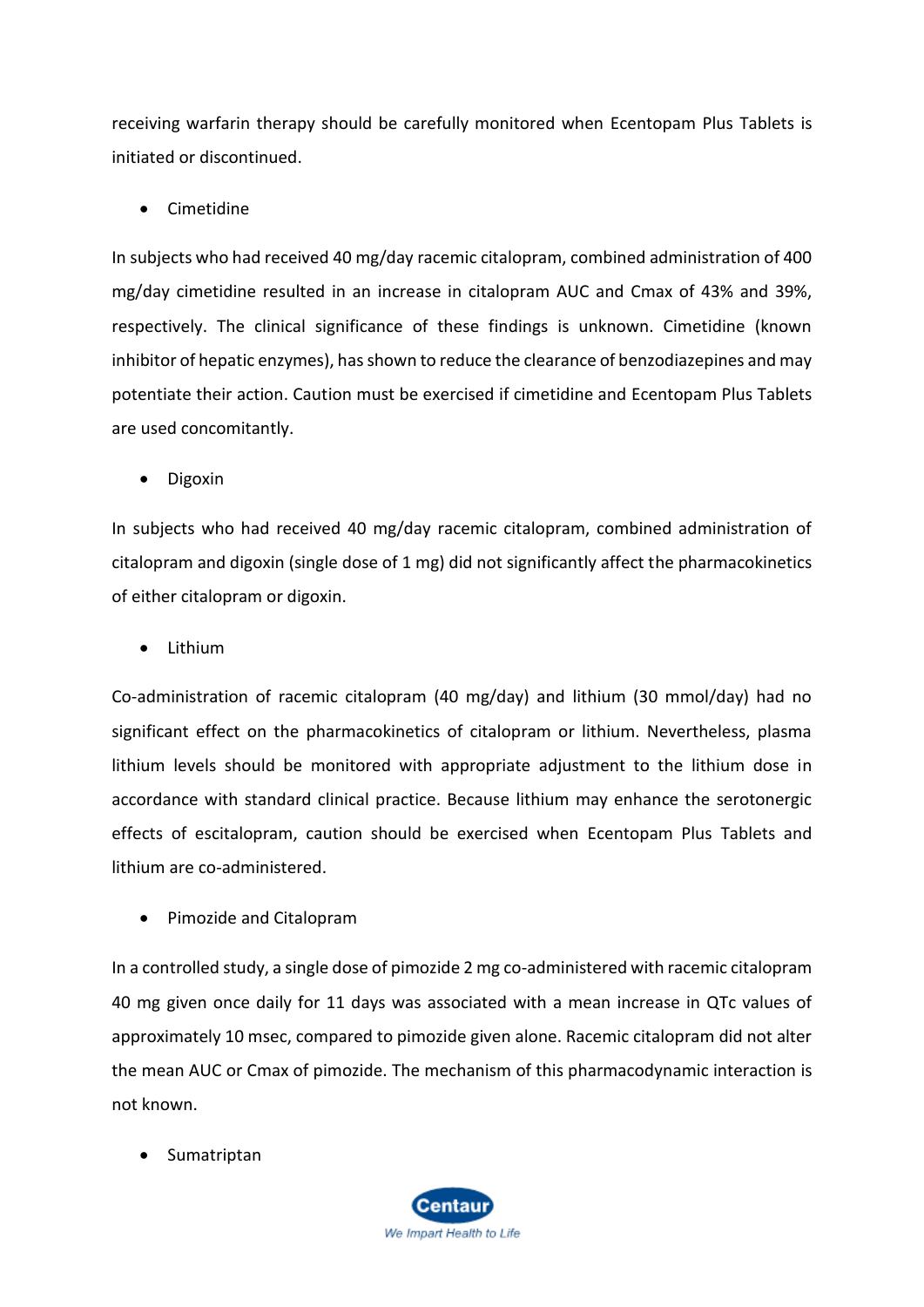There have been rare postmarketing reports describing patients with weakness, hyperreflexia and in coordination following the use of an SSRI and sumatriptan. If concomitant treatment with sumatriptan and Ecentopam Plus Tablets is clinically warranted, appropriate observation of the patient is advised.

• Theophylline

Combined administration of racemic citalopram (40 mg/day for 21 days) and the CYP1A2 substrate theophylline (single dose of 300 mg) did not affect the pharmacokinetics of theophylline. The effect of theophylline on the pharmacokinetics of citalopram was not evaluated.

• Carbamazepine

Combined administration of racemic citalopram (40 mg/day for 21 days) and carbamazepine (titrated to 400 mg/day) did not significantly affect the pharmacokinetics of carbamazepine, a CYP3A4 substrate. Although trough citalopram plasma levels were unaffected, given the enzyme-inducing properties of carbamazepine, the possibility that carbamazepine might increase the clearance of escitalopram should be considered, if Ecentopam Plus Tablets and carbamazepine are co-administered.

• Triazolam

Combined administration of racemic citalopram (titrated to 40 mg/day for 28 days) and the CYP3A4 substrate triazolam (single dose of 0.25 mg) did not significantly affect the pharmacokinetics of either citalopram or triazolam.

• Ketoconazole

Combined administration of racemic citalopram 40 mg and ketoconazole 200 mg, a potent CYP3A4 inhibitor, decreased the Cmax and AUC of ketoconazole by 21% and 10%, respectively, and did not significantly affect the pharmacokinetics of citalopram.

**Ritonavir** 

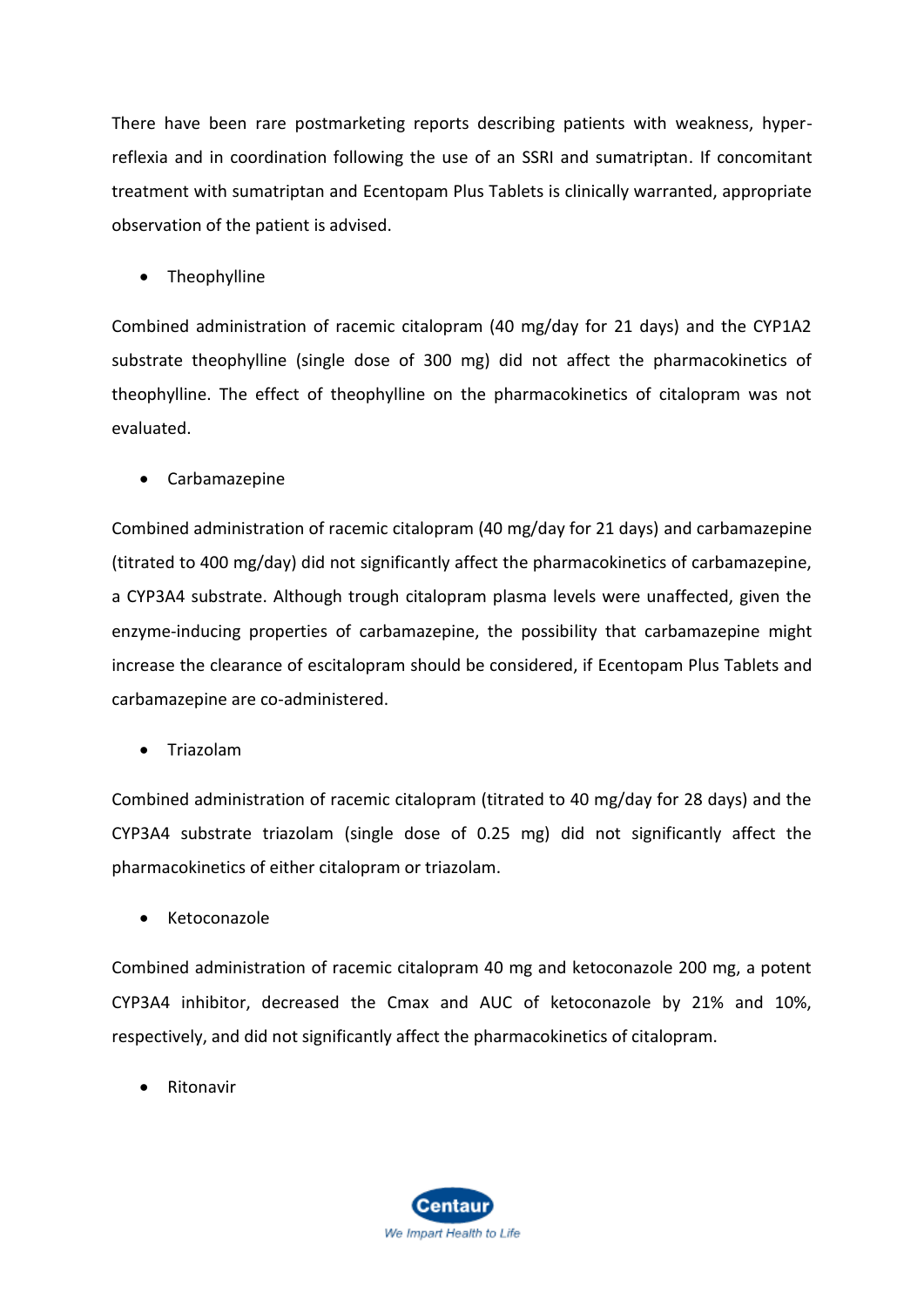Combined administration of a single dose of ritonavir 600 mg, both a CYP3A4 substrate and a potent inhibitor of CYP3A4, and escitalopram 20 mg did not affect the pharmacokinetics of ritonavir.

### • CYP3A4 and CYP2C19 Inhibitors

In vitro studies indicated that CYP3A4 and CYP2C19 are the primary enzymes involved in the metabolism of escitalopram. However, co-administration of escitalopram 20 mg and ritonavir 600 mg, a potent inhibitor of CYP3A4 and CYP2C19, did not significantly affect the pharmacokinetics of escitalopram. Because escitalopram is metabolized by multiple enzyme systems, inhibition of a single enzyme may not appreciably decrease escitalopram clearance.

Co-administration of escitalopram with omeprazole 30 mg once daily (a CYP2C19 inhibitor) resulted in moderate (approximately 50%) increase in the plasma concentrations of escitalopram. Thus, caution should be exercised when Ecentopam Plus Tablets is used concomitantly with CYP2C19 inhibitors (e.g. omeprazole, esomeprazole, fluvoxamine, lansoprazole, ticlopidine).

Although clinical studies have not been performed, based on the involvement of the cytochrome P-450 3A family in clonazepam metabolism, inhibitors of this enzyme system, notably oral antifungal agents, should be used cautiously in patients receiving clonazepam.

• Cytochrome P-450 inducers

Cytochrome P-450 inducers, such as phenytoin, carbamazepine and phenobarbital, induce clonazepam metabolism, causing an approximately 30% decrease in plasma clonazepam levels. Known inducers of hepatic enzymes, e.g. rifampicin, may increase the clearance of benzodiazepines.

• Drugs Metabolized by Cytochrome P4502D6

In vitro studies did not reveal an inhibitory effect of escitalopram on CYP2D6. In addition, steady state levels of racemic citalopram were not significantly different in poor metabolizers and extensive CYP2D6 metabolizers after multiple-dose administration of citalopram,

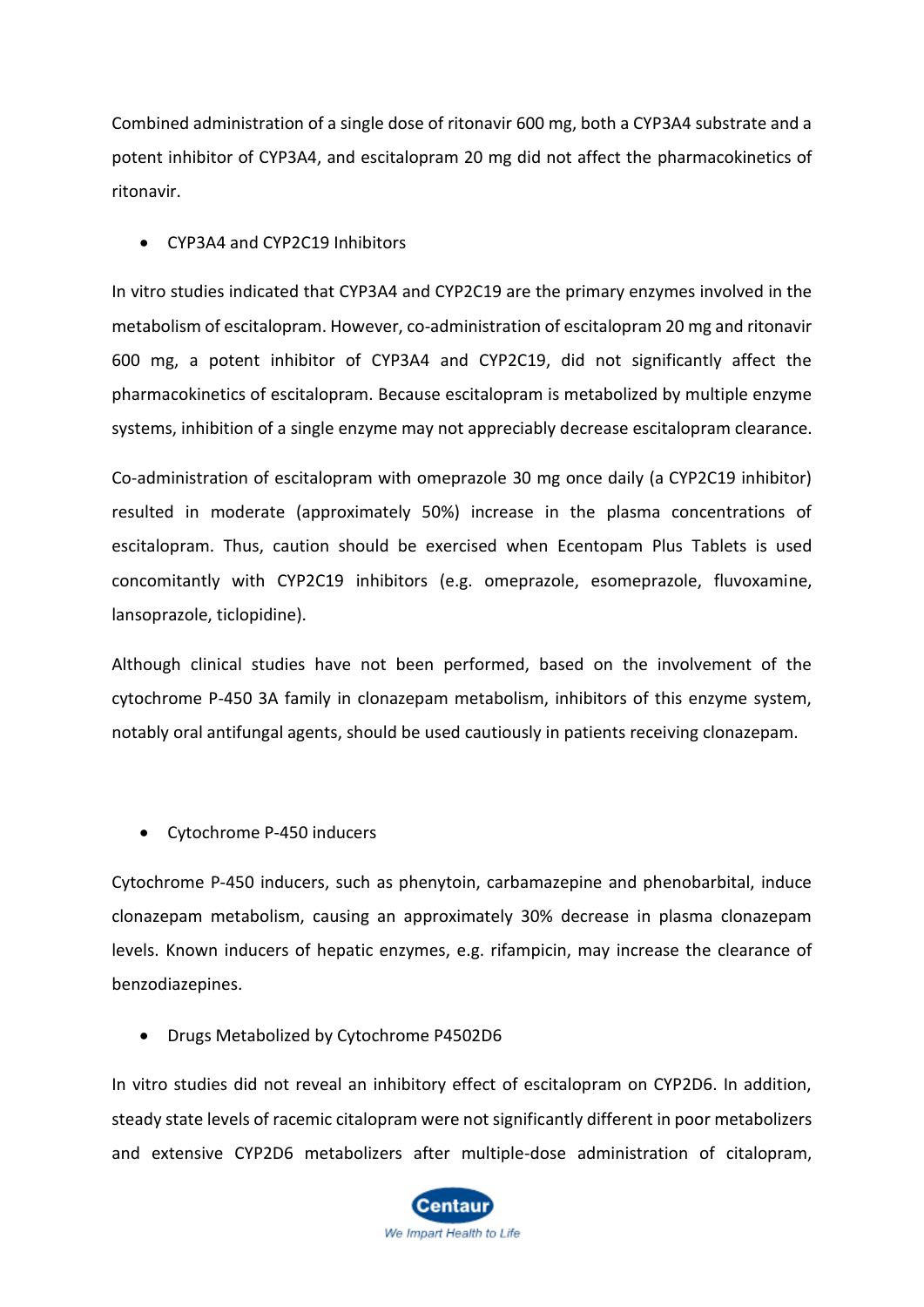suggesting that coadministration, with escitalopram, of a drug that inhibits CYP2D6, is unlikely to have clinically significant effects on escitalopram metabolism. However, there are limited in vivo data suggesting a modest CYP2D6 inhibitory effect for escitalopram, i.e., coadministration of escitalopram (20 mg/day for 21 days) with the tricyclic antidepressant desipramine (single dose of 50 mg), a substrate for CYP2D6, resulted in a 40% increase in Cmax and a 100% increase in AUC of desipramine. The clinical significance of this finding is unknown. Nevertheless, caution is indicated in the coadministration of escitalopram and drugs metabolized by CYP2D6.

• Metoprolol

Administration of 20 mg/day escitalopram for 21 days in healthy volunteers resulted in a 50% increase in Cmax and 82% increase in AUC of the beta-adrenergic blocker metoprolol (given in a single dose of 100 mg). Increased metoprolol plasma levels have been associated with decreased cardioselectivity. Co-administration of Ecentopam Plus Tablets and metoprolol had no clinically significant effects on blood pressure or heart rate.

• St. John´s Wort

Concomitant use of SSRIs and herbal remedies containing St. John´s Wort (Hypericumperforatum) may result in an increased incidence of adverse reactions.

• Medicinal Products Lowering the Seizure Threshold

SSRIs can lower the seizure threshold. Caution is advised when concomitantly using Ecentopam Plus Tablets and other medicinal products capable of lowering the seizure threshold e.g., antidepressants (tricyclics, SSRIs), neuroleptics (phenothiazines, thioxanthenes and butyrophenones), mefloquine, bupropion and tramadol.

• Ranitidine

Literature reports suggest that ranitidine, an agent that decreases stomach acidity, does not greatly alter clonazepam pharmacokinetics. In a study in which the 2 mg clonazepam orally disintegrating tablet was administered with and without propantheline (an anticholinergic agent with multiple effects on the GI tract) to healthy volunteers, the AUC of clonazepam was

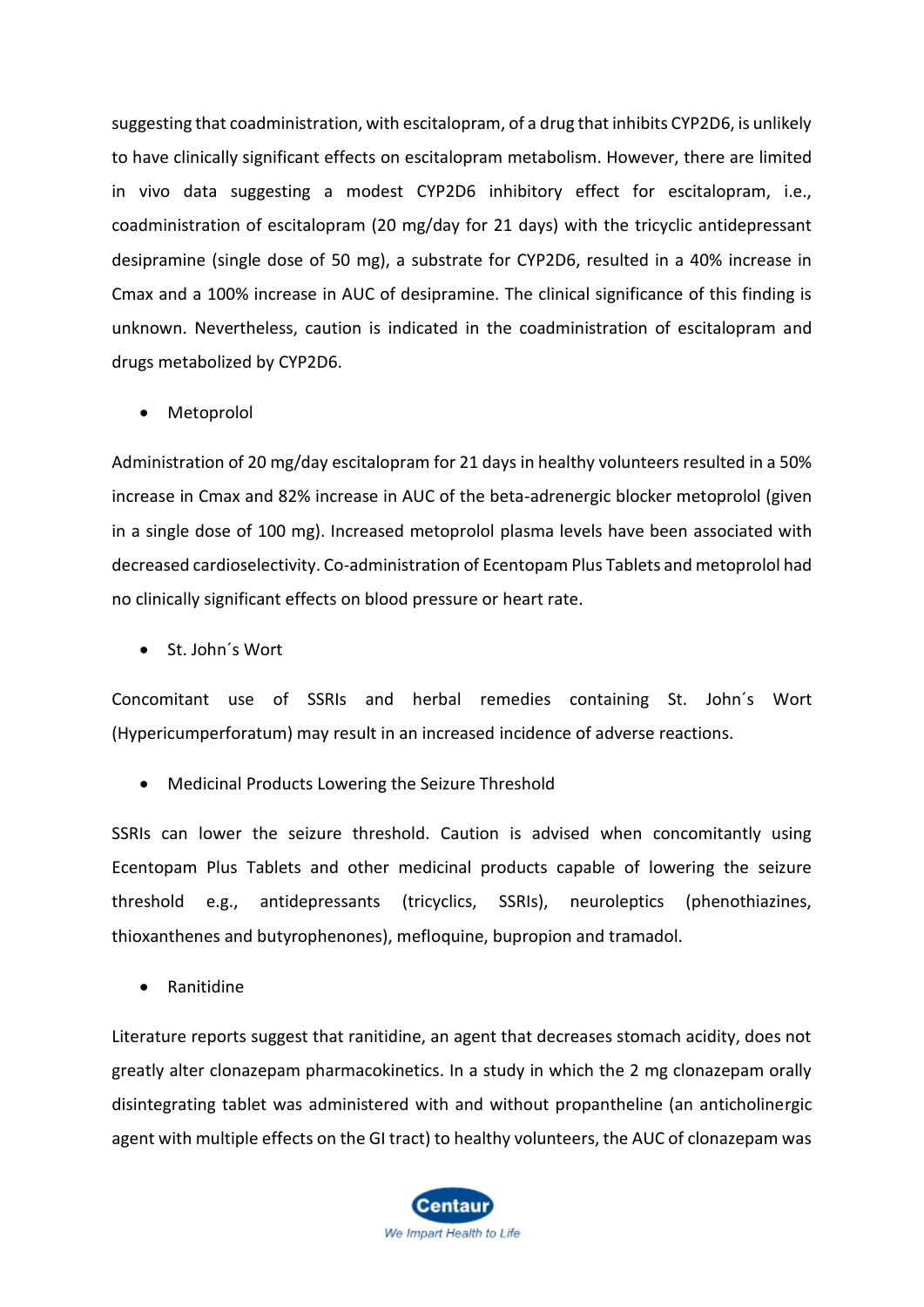10% lower and the Cmax of clonazepam was 20% lower when the orally disintegrating tablet was given with propantheline compared to when it was given alone.

• Antiepileptic Drugs

When Clonazepam is used in conjunction with other antiepileptic drugs, side-effects such as sedation and apathy, and toxicity may be more evident, particularly with hydantoins or phenobarbital and combinations including them. This requires extra care in adjusting dosage in the initial stages of treatment. The combination of clonazepam and sodium valproate has, rarely, been associated with the development of absence status epilepticus. Although some patients tolerate and benefit from this combination of drugs, this potential hazard should be borne in mind when its use is considered.

# **4.6 Use in special population**

- Pediatric: Ecentopam Plus Tablets should not be used in the treatment of children and adolescents below the age of 18 years. Safety and effectiveness of Ecentopam Plus Tablets has not been established in children and adolescents below the age of 18 years.
- Geriatric: Sedating drugs may cause confusion and over-sedation in the elderly; elderly patients generally should be started on low doses of Ecentopam Plus Tablets and observed closely.
- Liver impairment: In patients with severe liver damage (e.g. cirrhosis of the liver), particular caution needs to be taken.
- Renal failure: In patients with severe renal impairment, treatment with Ecentopam Plus Tablets should be done with caution.
- Pregnancy and lactation:Ecentopam Plus Tablets should not be used in pregnancy unless clearly necessary. Caution should be exercised and breastfeeding infants should be observed for adverse reactions when Ecentopam Plus Tablets are administered to a lactating mother.

**4.7 Effects on ability to drive and use machine**

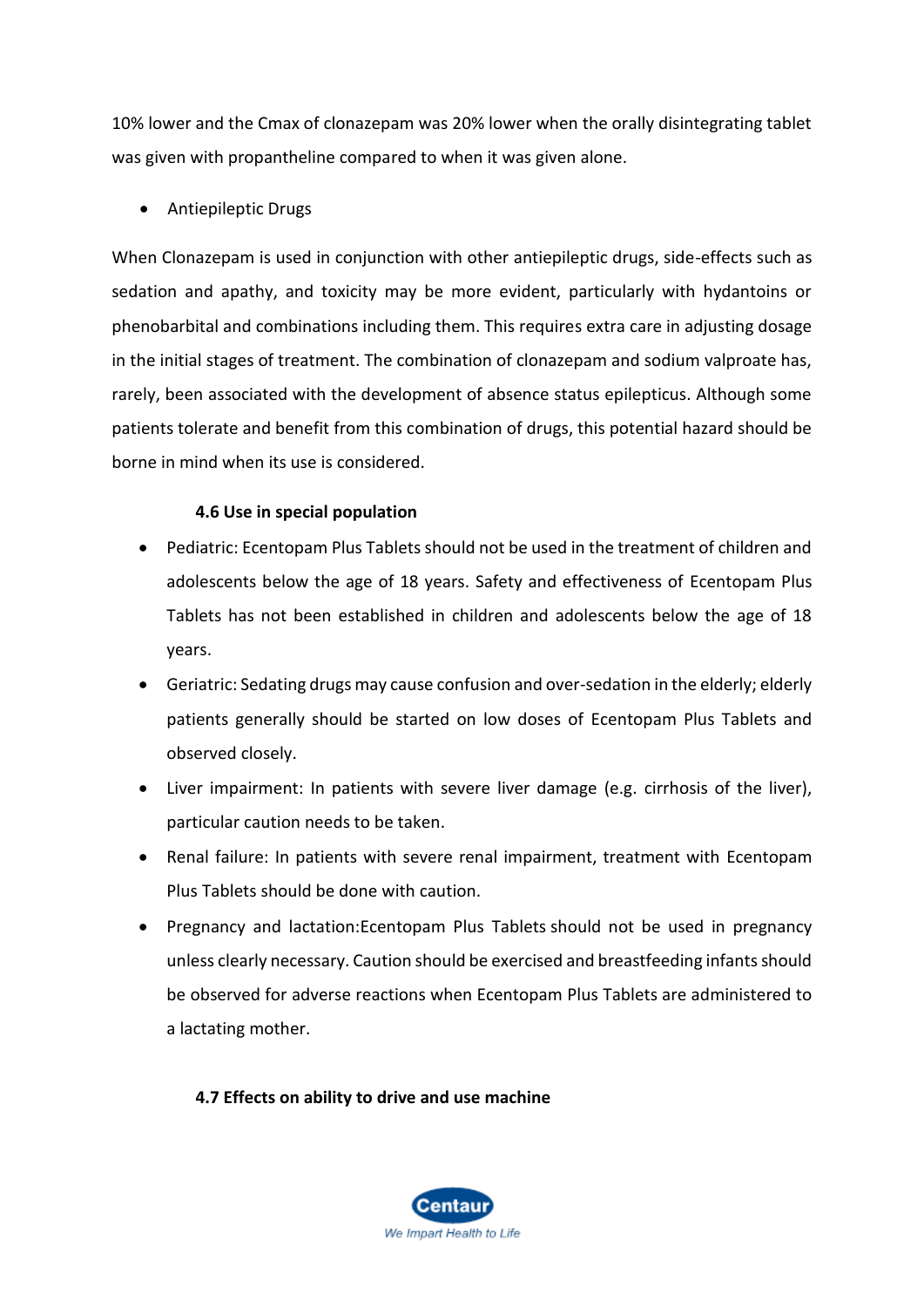Since clonazepam produces CNS depression, patients receiving Ecentopam Plus Tablets should be cautioned against engaging in hazardous occupations requiring mental alertness, such as operating machinery or driving a motor vehicle.

#### **4.8 Undesirable effects**

**Escitalopram:** Thrombocytopenia, Anaemia, Palpitations, Tachycardia, Bradycardia, Cardiac arrest, Cardio-respiratory arrest, Arrhythmia, Tinnitus, Vertigo, Inappropriate antidiuretic hormone secretion, Vision blurred, Visual impairment, Mydriasis, Nausea, Diarrhoea, Vomiting, Dry mouth, Constipation, Abdominal pain, Abdominal pain upper, Abdominal discomfort, Dyspepsia, Abdominal distension, Dysphagia, Hepatic function abnormal, Drug hypersensitivity, Hypersensitivity, Weight increased , Hyponatraemia, Decreased appetite, Increased appetite, Myalgia, Arthralgia, Muscle spasms, Muscle twitching, Pain in extremity, Muscular weakness, Back pain, Rhabdomyolysis, Musculoskeletal stiffness, Dizziness, Headache, Somnolence, Tremor, Seizure , Serotonin syndrome , Paraesthesia, Disturbance in attention, Loss of consciousness, Syncope, Hypoaesthesia , Dyskinesia, Memory impairment, Amnesia, Coma, Sedation, Migraine, Akathisia, Balance disorder, Lethargy, Burning sensation, Depressed level of consciousness, Extrapyramidal disorder, Generalised tonic-clonic seizure, Restless legs syndrome , Speech disorder, Cognitive disorder, Hypersomnia, Dysarthria, Dysgeusia, Psychomotor hyperactivity, Myoclonus, Dystonia, Anxiety, Insomnia, Depression, Completed suicide, Suicidal ideation, Suicide attempt, Confusional state, Agitation, Restlessness, Panic attack, Sleep disorder, Irritability, Aggression, Nervousness, Hallucination, Depressed mood, Libido decreased, Mania, Nightmare, Anger, Abnormal behaviour, Disorientation, Intentional self-injury, Abnormal dreams, Drug abuse, Apathy, Loss of libido, Sopor, Hallucination, visual, Delirium, Bruxism, Mental disorder, Thinking abnormal, Mood swings, Drug dependence, Fear, Anorgasmia, Stress, Emotional disorder, Paranoia, Psychotic disorder, Urinary retention, Dysuria, Erectile dysfunction,Sexual dysfunction, Galactorrhoea, Dyspnoea, Cough, Epistaxis, Yawning, Respiratory arrest, Hyperhidrosis, Rash, Pruritus, Alopecia, Urticaria, Erythema, Night sweats, Rash pruritic, Hypotension, Hypertension, Hot flush, Orthostatic hypotension.

**Clonazepam:** Thrombocytopenia, Anaemia, Leukopenia, Cardiac arrest, Cardio-respiratory arrest, Palpitations, Tachycardia, Bradycardia, Vertigo, Tinnitus, Vision blurred, Visual

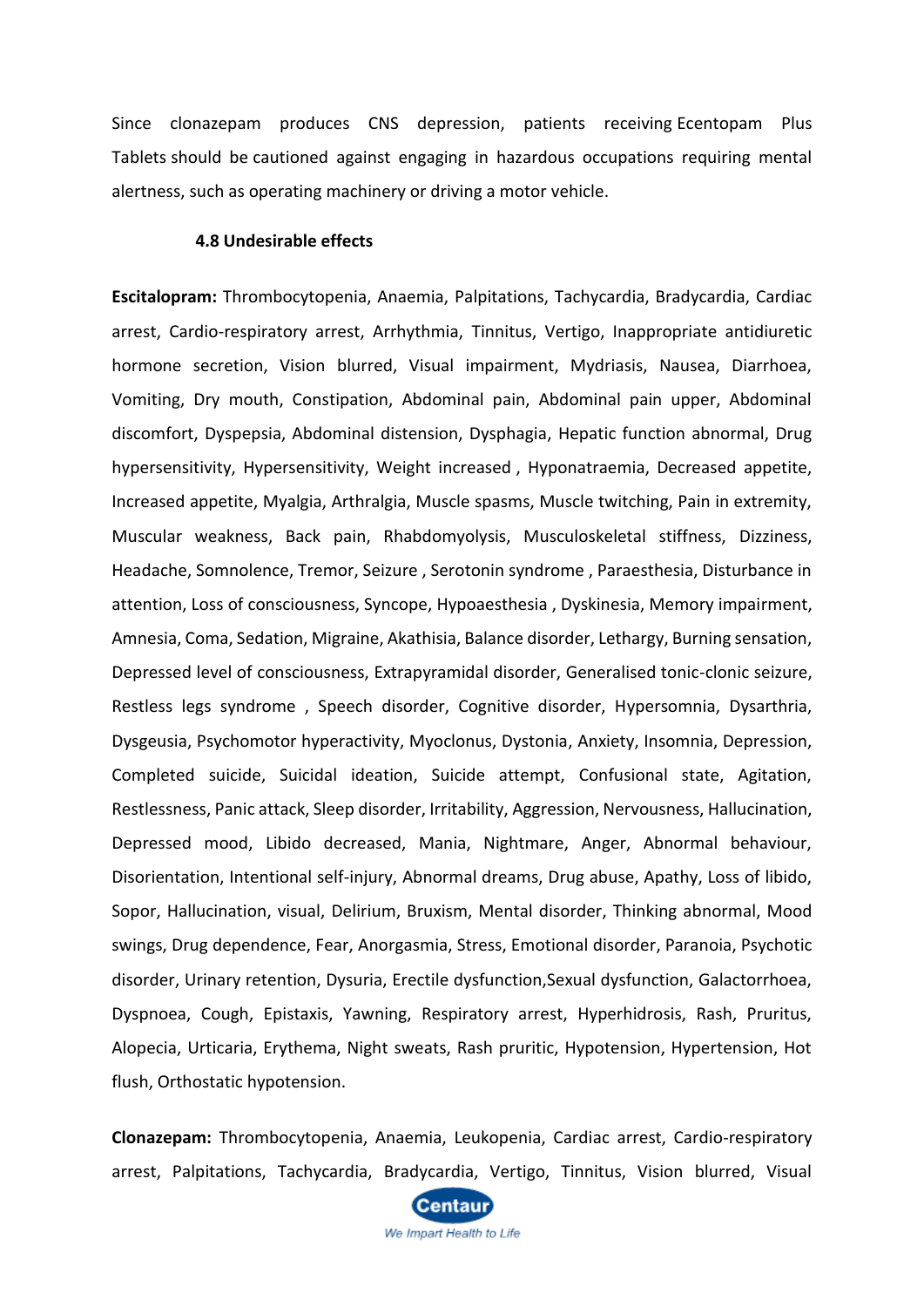impairment, Diplopia, Nausea, Diarrhoea, Vomiting, Dry mouth, Constipation, Abdominal pain, Abdominal pain upper, Abdominal discomfort, Dyspepsia, Abdominal distension, Dysphagia, Salivary hypersecretion, Hypersensitivity, Weight increased , Decreased appetite, Increased appetite, Blood pressure increased, Drug screen negative, Alanine aminotransferase increased, Hepatic enzyme increased, Arthralgia, Muscle spasms, Muscle twitching, Pain in extremity, Somnolence, Dizziness, Headache, Seizure , Tremor, Sedation , Memory impairment, Amnesia, Coma, Loss of consciousness, Depressed level of consciousness , Balance disorder , Paraesthesia, Disturbance in attention, Dysarthria, Hypoaesthesia, Lethargy, Cognitive disorder, Ataxia, Speech disorder, Dyskinesia , Syncope , Migraine, Generalised tonic-clonic seizure , Coordination abnormal, Hypotonia, Hypersomnia, Burning sensation, Epilepsy, Mental impairment, Unresponsive to stimuli, Akathisia, Dysgeusia, Psychomotor hyperactivity, Altered state of consciousness, Restless legs syndrome, Neuroleptic malignant syndrome ,Aphasia, Anxiety, Insomnia, Depression, Completed suicide, Suicidal ideation, Suicide attempt, Confusional state, Urinary incontinence, Urinary retention, Respiratory arrest, Dyspnoea, Rash, Pruritus, Hyperhidrosis, Alopecia, Hypotension, Hypertension.

#### **4.9 Overdose**

Symptoms most often accompanying escitalopram overdose, alone or in combination with other drugs and/or alcohol, include escitalopram include symptoms mainly related to the central nervous system (ranging from dizziness, tremor, and agitation to rare cases of serotonin syndrome, convulsion, and coma), gastrointestinal system (nausea, vomiting) and the cardiovascular system (hypotension, tachycardia, QT prolongation, arrhythmia, and very rare cases of torsade de pointes) and electrolyte/fluid balance conditions (hypokalaemia, hyponatraemia) and sleep disturbances (insomnia somnolence). Acute renal failure has been very rarely reported accompanying overdose. In case of clonazepam, symptoms of overdosages are like those produced by other CNS depressants i.e., somnolence, confusion, coma and diminished reflexes.

Management of overdose includes establishing and maintaining an airway to ensure adequate ventilation and oxygenation. Gastric evacuation by lavage and use of activated charcoal should be considered. Gastric lavage should be carried out as soon as possible after

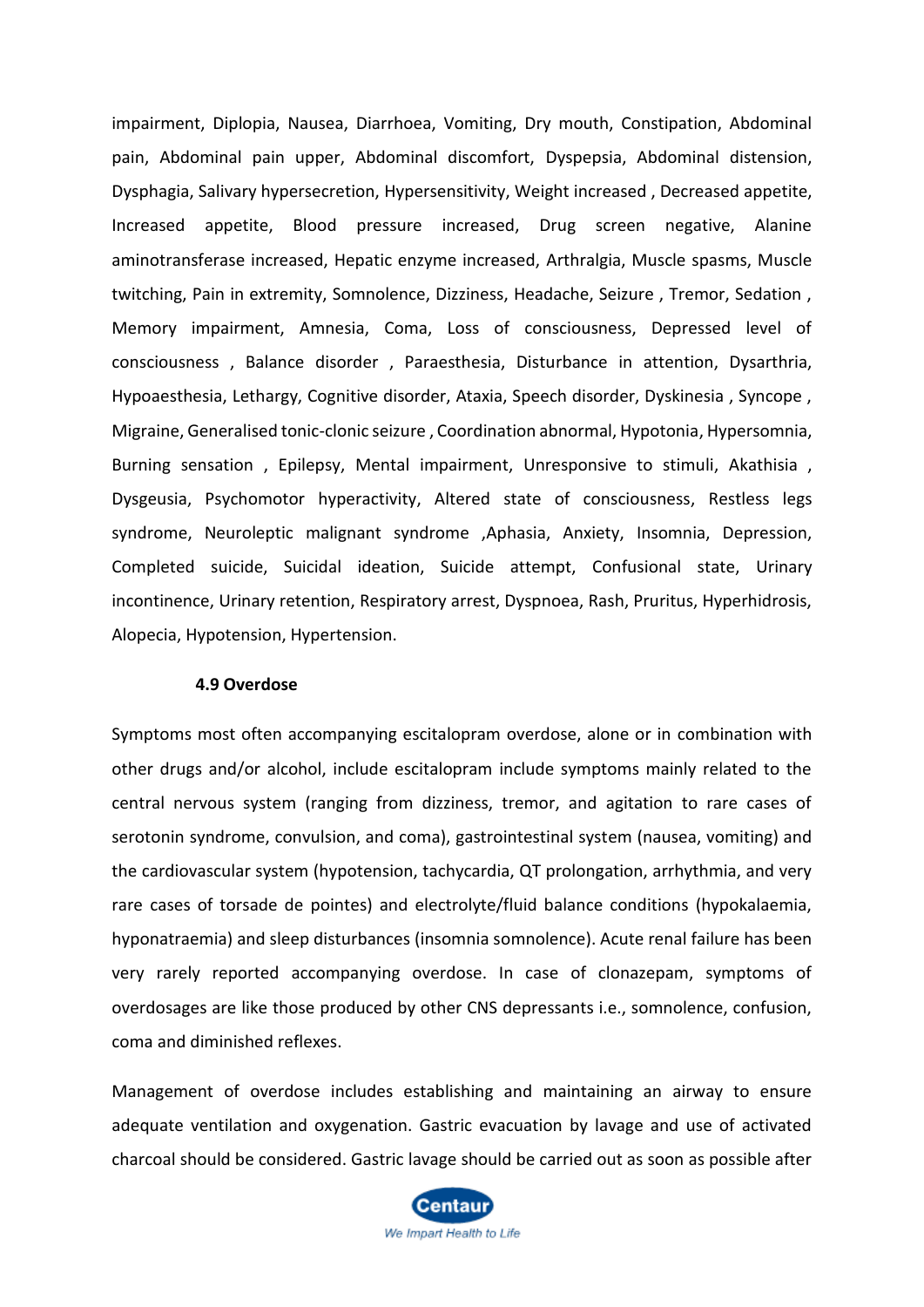oral ingestion. Careful observation and cardiac and vital sign monitoring are recommended, along with general symptomatic and supportive care. Due to the large volume of distribution of escitalopram, forced diuresis, dialysis, hemoperfusion, and exchange transfusion are unlikely to be of benefit. In managing overdosage, consider the possibility of multiple-drug involvement. The physician should consider contacting a poison control centre for additional information on the treatment of any overdose.

There is no specific antidote for escitalopram overdosage. However clonazepam being a benzodiazepine, flumazenil, a specific benzodiazepine-receptor antagonist, is indicated for the complete or partial reversal of the sedative effects of benzodiazepines and may be used in situations when an overdose with a benzodiazepine is known or suspected. Prior to the administration of flumazenil, necessary measures should be instituted to secure airway, ventilation and intravenous access. Flumazenil is intended as an adjunct to, not as a substitute for, proper management of benzodiazepine overdose. Patients treated with flumazenil should be monitored for resedation, respiratory depression and other residual benzodiazepine effects for an appropriate period after treatment. The prescriber should be aware of a risk of seizure in association with flumazenil treatment, particularly in long-term benzodiazepine users and in cyclic antidepressant overdose. The complete flumazenil package insert, including CONTRAINDICATIONS, WARNINGS and PRECAUTIONS, should be consulted prior to use.

Flumazenil is not indicated in patients with epilepsy who have been treated with benzodiazepines. Antagonism of the benzodiazepine effect in such patients may provoke seizures. Serious sequelae are rare unless other drugs or alcohol have been taken concomitantly.

# **5. Pharmacological properties**

# **5.1 Mechanism of action**

The mechanism of the antidepressant action of escitalopram, the S-enantiomer of racemic citalopram, is presumed to be linked to the potentiation of serotonergic activity in the central nervous system (CNS), resulting from its inhibition of CNS neuronal reuptake of serotonin (5- HT).

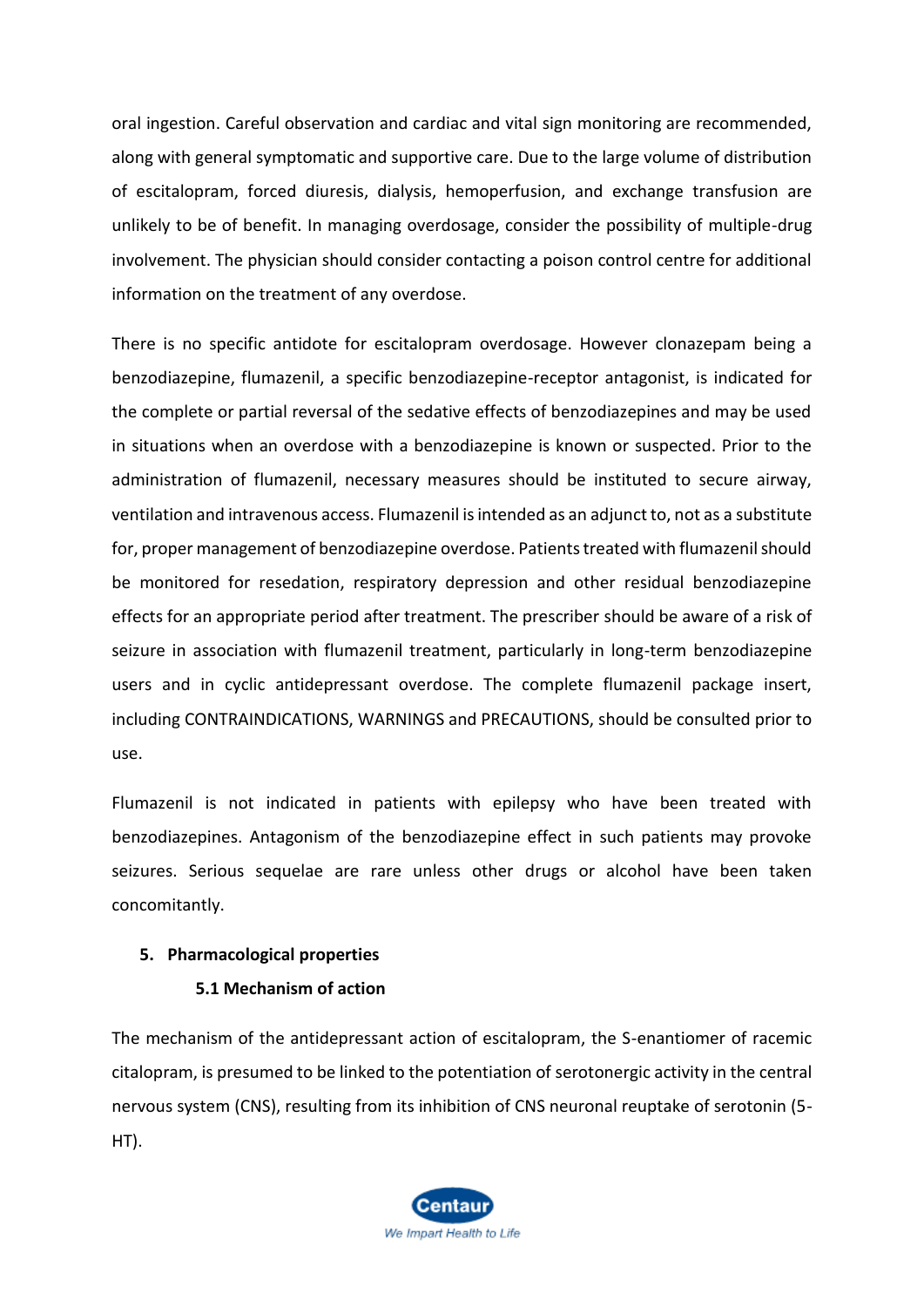The precise mechanism by which clonazepam exerts its anxiolytic effects is unknown, although it is believed to be related to its ability to enhance the activity of gamma aminobutyric acid (GABA), the major inhibitory neurotransmitter in the central nervous system.

#### **5.2 Pharmacodynamic properties**

In vitro and in vivo studies suggests that escitalopram is a highly selective serotonin (5-HT) reuptake inhibitor (SSRI) with a high affinity for the primary binding site, and has minimal effects on norepinephrine and dopamine neuronal reuptake. It also binds to an allosteric site on the serotonin transporter, with a 1,000-fold lower affinity. Escitalopram is at least 100-fold more potent than the R-enantiomer with respect to the inhibition of 5-HT reuptake and inhibition of 5-HT neuronal firing rate. Tolerance to a model of antidepressant effect in rats was not induced by long-term (up to 5 weeks) treatment with escitalopram. Escitalopram has no or very low affinity for serotonergic (5-HT1–7)or other receptors including alpha- and betaadrenergic, dopamine (D1–5), histamine (H1–3), muscarinic (M1–5), benzodiazepine and opiod receptors. Escitalopram also does not bind to or has low affinity for various ion channels, including Sodium (Na+), Potassium (K+), Chloride (Cl–) and Calcium (Ca++) channels. Antagonism of the muscarinic, histaminergic and adrenergic receptors has been hypothesized to be associated with various anticholinergic, sedative and cardiovascular side effects of other psychotropic drugs.

#### **5.3 Pharmacokinetic properties**

• Escitalopram

#### Absorption

The single- and multiple-dose pharmacokinetics of escitalopram are linear and doseproportional in a dose range of 10 to 30 mg/day.

Absorption is almost complete and independent of food intake (mean time to maximum concentration is 4 hours after multiple dosing). As with racemic citalopram, the absolute bioavailability of escitalopram is expected to be about 80%. Following a single oral dose (20 mg tablet or solution) of escitalopram, peak blood levels occur at about 5 hours.

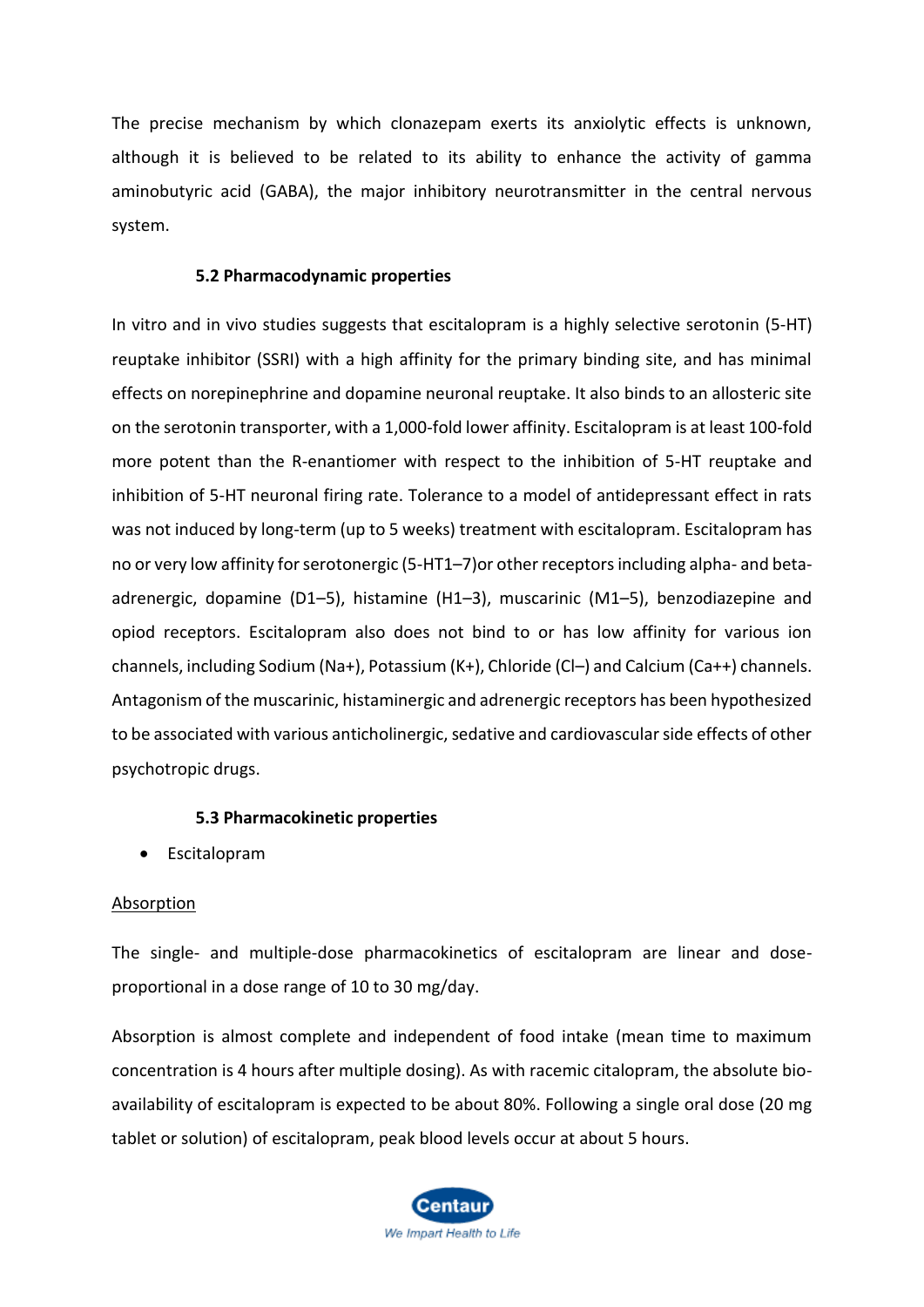#### Distribution

The binding of escitalopram to human plasma proteins is approximately 56%. The apparent volume of distribution (Vd,β/F) after oral administration is about 12–26 L/kg. At the steady state, the extent of accumulation of escitalopram in plasma in young healthy subjects was 2.2–2.5 times the plasma concentrations observed after a single dose.

#### Metabolism

Biotransformation of escitalopram is mainly hepatic, with a mean terminal half-life of about 27–32 hours. Escitalopram is metabolized to S-demethylcitalopram (S-DCT) and Sdidemethylcitalopram (S-DDCT). Both of these are pharmacologically active. Alternatively, the nitrogen may be oxidized to form the N-oxide metabolite. Both parent substance and metabolites are partly excreted as glucuronides. After multiple dosing, the mean concentrations of the demethyl and didemethyl metabolites are usually 28–31% and <5%, respectively, of the escitalopram concentration. In humans, unchanged escitalopram is the predominant compound in plasma. At the steady state, the concentration of the escitalopram metabolite, S-DCT, in plasma is approximately one-third that of escitalopram.

In vitro studies show that escitalopram is at least 7 and 27 times more potent than S-DCT and S-DDCT, respectively, in the inhibition of serotonin reuptake, suggesting that the metabolites of escitalopram do not contribute significantly to the antidepressant actions of escitalopram. S-DCT and S-DDCT also have no or very low affinity for serotonergic (5-HT1–7) or other receptors, including alpha- and beta-adrenergic, dopamine (D1–5), histamine (H1–3), muscarinic (M1–5) and benzodiazepine receptors. S-DCT and S-DDCT also do not bind to various ion channels, including Na+, K+, Cl– and Ca++ channels. In vitro studies using human liver microsomes indicated that cytochrome (CY) P3A4 and CYP2C19 are the primary isozymes involved in the N-demethylation of escitalopram. Some contribution by the enzymes, CYP3A4 and CYP2D6, is also possible.

#### Elimination

The elimination half-life (t½β) after multiple dosing is about 30 hours and the oral plasma clearance (Cloral) is about 0.6 L/min. Following oral administration of escitalopram, the fraction of drug recovered in the urine as escitalopram and S-DCT is about 8% and 10%,

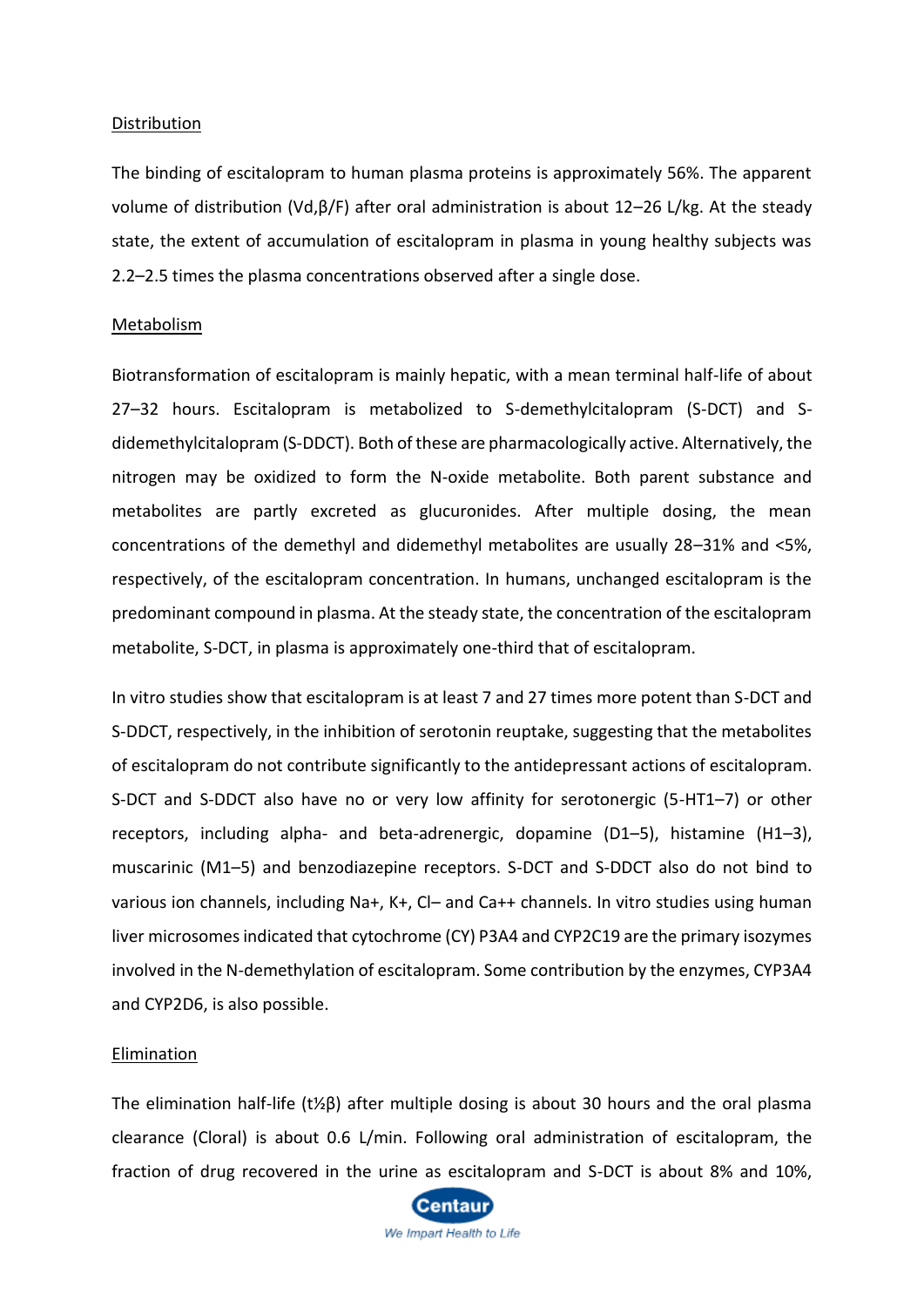respectively. The major metabolites have a significantly longer half-life. Escitalopram and its major metabolites are assumed to be eliminated by both the hepatic (metabolic) and the renal routes, with the major part of the dose excreted as metabolites in the urine. The oral clearance of escitalopram is 600 mL/min, with approximately 7% of that due to renal clearance.

With once-daily dosing, steady-state plasma concentrations are achieved within approximately 1 week. Average steady-state concentrations of 50 nmol/L (range: 20 to 125 nmol/L) are achieved at a daily dose of 10 mg.

#### • **Clonazepam**

#### Absorption

Clonazepam is rapidly and completely absorbed after oral administration. Peak plasma concentrations are reached in most cases within 1 - 4 hours after an oral dose. Bioavailability is 90% after oral administration. Routine monitoring of plasma concentrations of clonazepam is of unproven value since this does not appear to correlate well with either therapeutic response or side-effects.

#### Distribution

The mean volume of distribution of clonazepam is estimated at about 3 L/kg. Clonazepam must be assumed to cross the placental barrier and has been detected in maternal milk.

#### Metabolism

The biotransformation of clonazepam involves oxidative hydroxylation and reduction of the 7-nitro group by the liver with formation of 7-amino or 7-acetylamino compounds, with trace amounts of 3-hydroxy derivatives of all three compounds, and their glucuronide and sulphate conjugates. The nitro compounds are pharmacologically active, whereas the amino compounds are not.

Within 4 - 10 days 50 - 70% of the total radioactivity of a radiolabelled oral dose of clonazepam is excreted in the urine and 10 - 30% in the faeces, almost exclusively in the form of free or conjugated metabolites. Less than 0.5% appears as unchanged clonazepam in the urine.

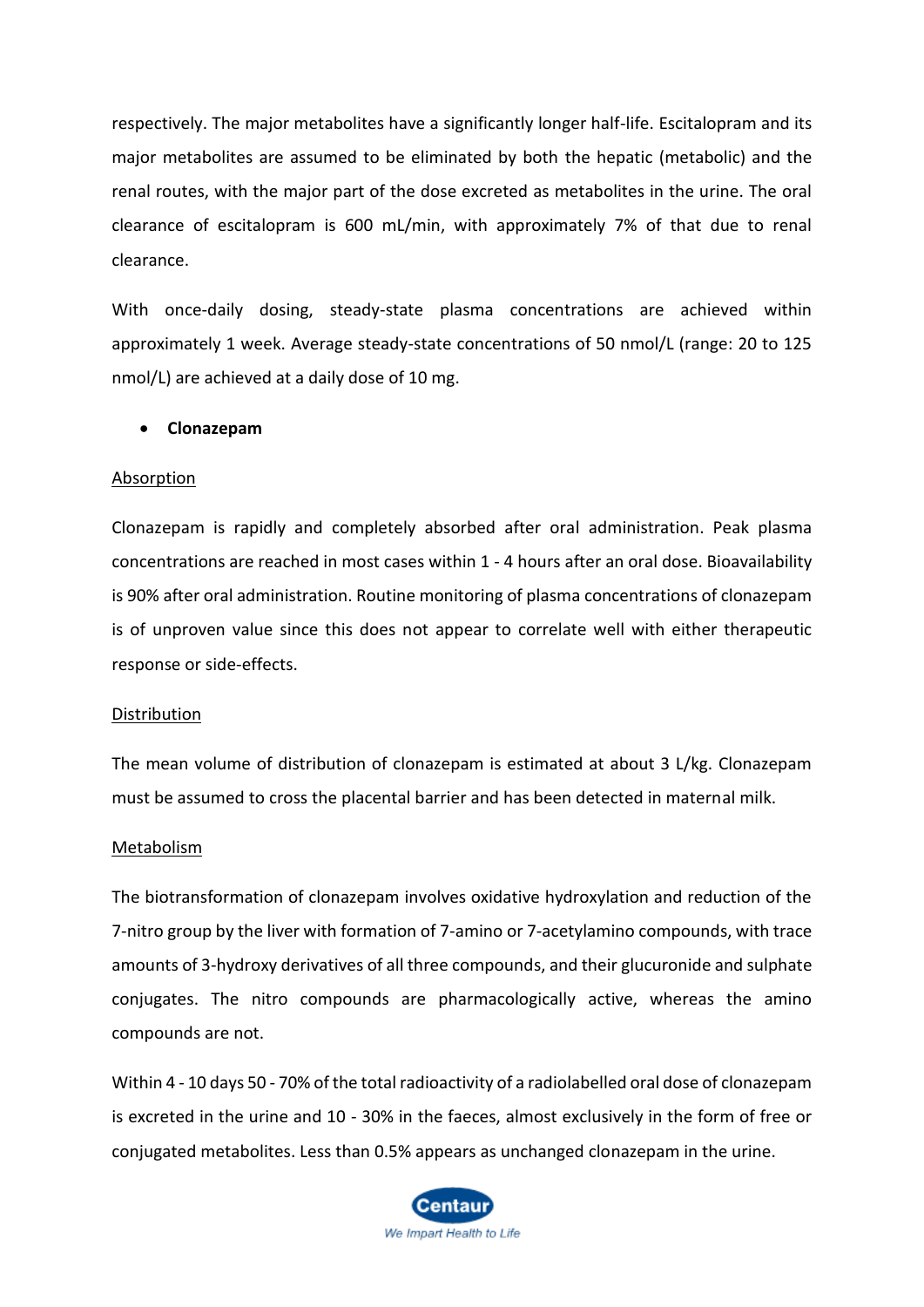# Elimination

The elimination half-life is between 20 and 60 hours (mean 30 hours).

# **6. Nonclinical properties**

# **6.1 Animal Toxicology or Pharmacology**

Not required.

# **7. Description**

• **Escitalopram**

Escitalopram is the active S-stereoisomer of the selective serotonin reuptake inhibitor (SSRI) citalopram with antidepressant, anti-obsessive-compulsive and antibulimic properties. Escitalopram inhibits the reuptake of the neurotransmitter serotonin (5-HT) at the serotonin reuptake pump of the neuronal membrane of the presynaptic cell, thereby increasing levels of 5-HT within the synaptic cleft and enhancing the actions of serotonin on 5HT1A autoreceptors. Unlike other SSRIs, escitalopram appears to not only bind to a primary highaffinity site on the serotonin transporter protein but also to a secondary lower-affinity allosteric site that is considered to stabilize and prolong drug binding.

Escitalopram is a 1-[3-(dimethylamino)propyl]-1-(4-fluorophenyl)-1,3-dihydro-2-benzofuran-5-carbonitrile that has S-configuration at the chiral centre. It is the active enantiomer of citalopram. It has a role as an antidepressant and an EC (prolyl oligopeptidase) inhibitor. It is a conjugate base of an escitalopram(1+). It is an enantiomer of a (R)-citalopram.



• **Clonazepam**

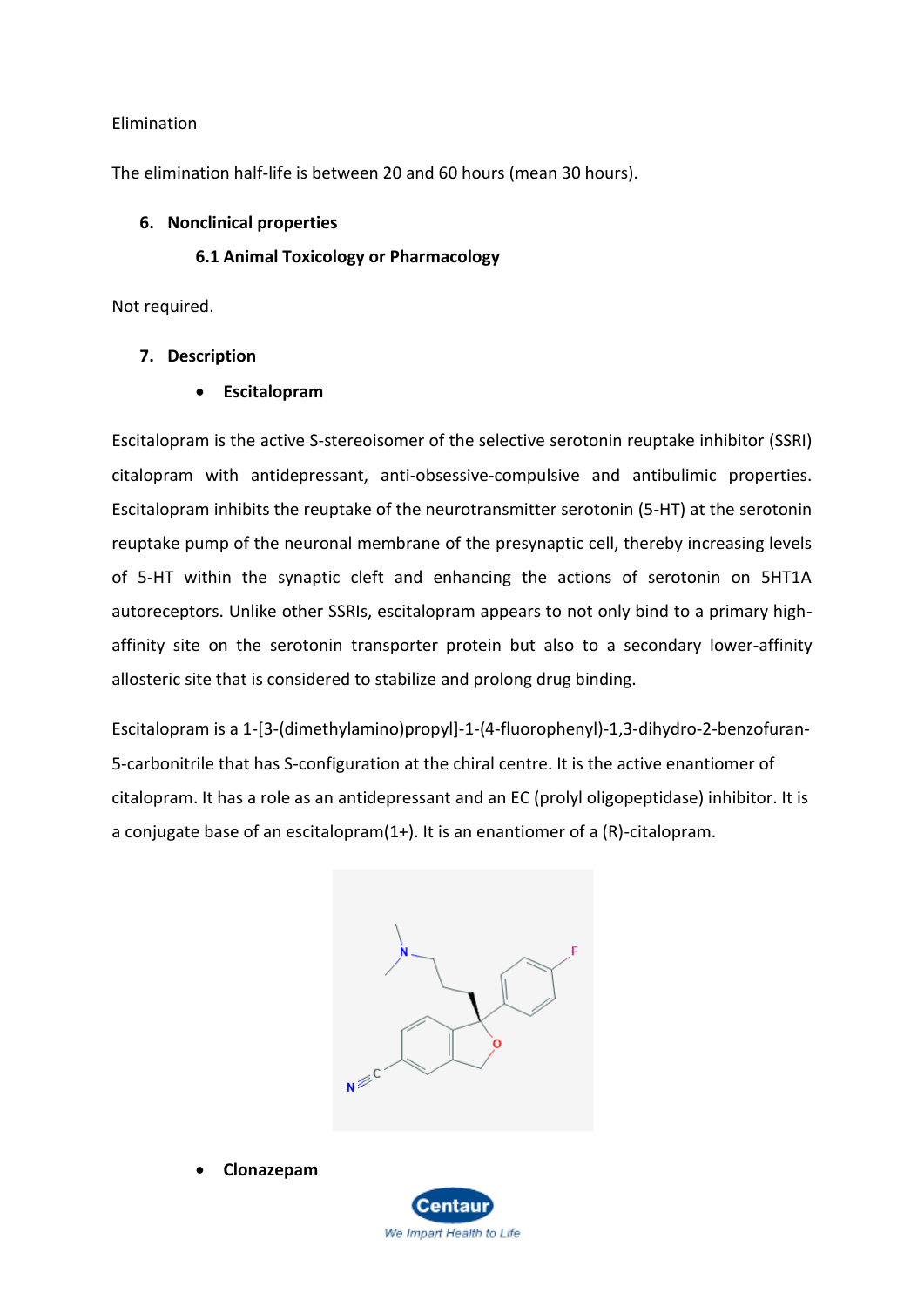Clonazepam is a synthetic benzodiazepine derivative used for myotonic or atonic seizures, absence seizures, and photosensitive epilepsy, anticonvulsant Clonazepam appears to enhance gamma-aminobutyric acid receptor responses, although its mechanism of action is not clearly understood. It is seldom effective in generalized tonic-clonic or partial seizures.



# **8. Pharmaceutical particulars**

# **8.1 Incompatibilities**

There are no known incompatibilities.

# **8.2 Shelf-life**

24 months.

# **8.3 Packaging Information**

Ecentopam Plus tablets are available in pack of 10 tablets.

# **8.4 Storage and handling instructions**

Keep container tightly closed in a dry and well-ventilated place

# **9. Patient Counselling Information**

# **9.1 Adverse Reactions**

Refer part 4.8

# **9.2 Drug Interactions**

Refer part 4.5